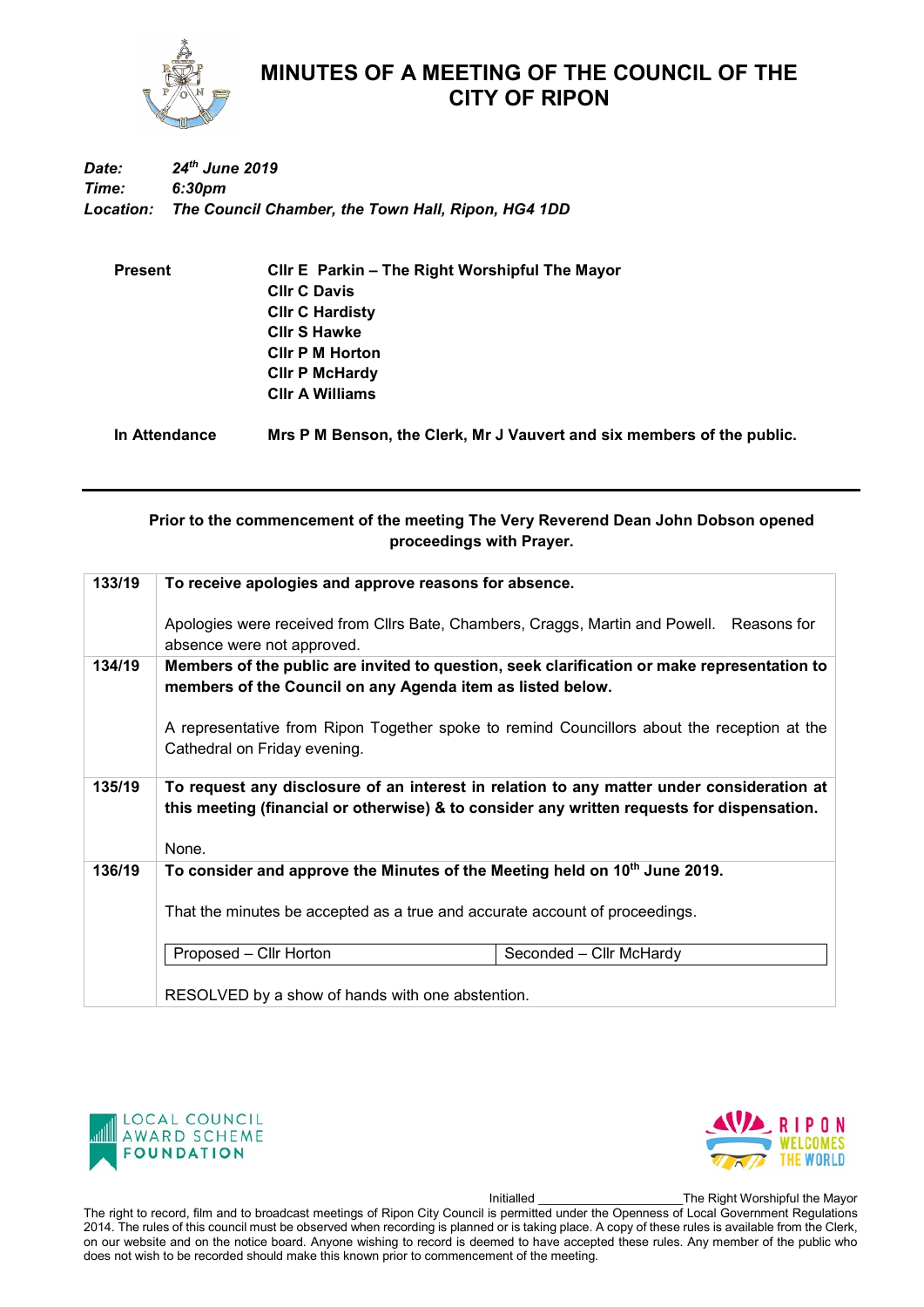| 137/19<br>To receive and consider the Small Grants Applications received and agree to award grant<br>funding. |                         |           |
|---------------------------------------------------------------------------------------------------------------|-------------------------|-----------|
| That the following grants be awarded:                                                                         |                         |           |
| <b>Ripon Museum Trust</b>                                                                                     |                         | £969.00   |
| <b>Ripon City AFC</b>                                                                                         |                         | £1,000.00 |
| <b>Ripon Community Head Space</b>                                                                             |                         | £944.00   |
| Ripon City Photographic Society (RCPS)                                                                        |                         | £550.00   |
| Harrogate & ~Ripon Centres for Voluntary Services (HARCVS)                                                    |                         | £468.00   |
| Ripon Young Musicians of the Year Competition                                                                 |                         | £500.00   |
| <b>NYPTri Club</b>                                                                                            |                         | £1,000.00 |
| Ripon Parkinson's Support Group                                                                               |                         | £1,000.00 |
| <b>Ripon City Panthers JFC</b>                                                                                |                         | £619.99   |
| Jennyruth Workshops (JRW)                                                                                     |                         | £1,000.00 |
| Ripon Community Link Company Limited                                                                          |                         | £833.70   |
| Open Country                                                                                                  |                         | £860.00   |
| <b>Ripon Community Toy Library</b>                                                                            |                         | £800.00   |
| The Friends of Hell Wath                                                                                      |                         | £1,000.00 |
| <b>Ripon Tennis Centre</b>                                                                                    |                         | £1,000.00 |
| Ripon Together CIC                                                                                            |                         | £820.00   |
| <b>Ripon Vision Support Group</b>                                                                             |                         | £610.00   |
| Allhallowgate Methodist Church                                                                                |                         | £1,000.00 |
| <b>Ripon Poetry Festival</b>                                                                                  |                         | £400.00   |
| Proposed - Cllr Williams                                                                                      | Seconded - Cllr McHardy |           |
| RESOLVED by a unanimous show of hands.                                                                        |                         |           |
| That the remaining grants are declined with the following being noted:                                        |                         |           |



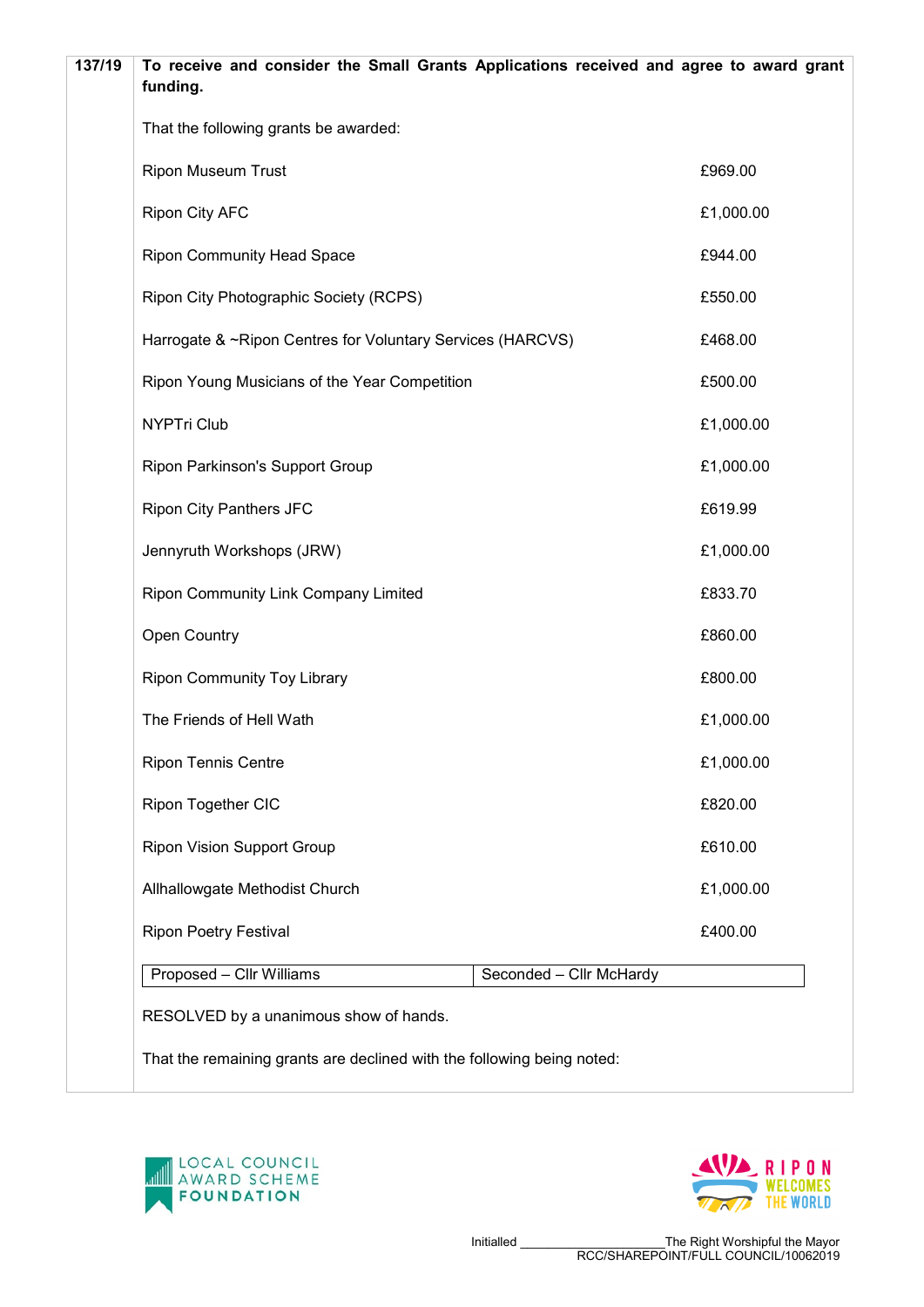| Proposed - Cllr Hawke<br>Seconded - Cllr McHardy<br>RESOLVED by a show of hands with one abstention.<br>Friends of Spa Gardens - the council would like to support this application in principle but the plan<br>requires further development and the organisers invited to submit another application at a later date.<br>Seconded - Cllr Davis<br>Proposed - Cllr Williams<br>RESOLVED by a unanimous show of hands.<br>Allhallowgate Methodist Church – the council would like to support this application. Clerk to investigate<br>lawfulness of award and/or direct purchase of a defibrillator for use by the community. Noted that the<br>General Power of Competence (as adopted) does not enable an eligible council to do anything which it<br>is unable to do by virtue of a pre-commencement limitation. LGA 1894 precludes a council from<br>spending money on property relating to affairs of the church or help for an Ecclesiastical Charity.<br>Proposed - Cllr Williams<br>Seconded - Cllr McHardy<br>RESOLVED by a unanimous show of hands.<br>Rotary Club of Ripon Rowels - that a meeting is arranged with the Mayor and Councillor Williams to<br>discuss the application. That the Council are prepared to offer financial support should the event fail<br>due to adverse weather/poor attendance, but that the bonfire makes a profit which the Rotary Club then<br>disperse as grants to organisations of their choice which may not be within the parish of Ripon.<br>Seconded - Cllr Horton<br>Proposed - Cllr Williams<br>RESOLVED by a show of hands with one abstention.<br><b>Ripon International Festivals</b><br>Proposed - Cllr Williams<br>Seconded - Cllr Hawke<br>RESOLVED by a unanimous show of hands.<br>To consider Partnership Funding for the period commencing 1 <sup>st</sup> April 2019 and to agree the basis<br>138/19<br>of future funding.<br>That funding is provided for the 2019-2022 period on the terms of the current Partnership Delivery Fund<br>agreements. |  | Community House - declined. |  |  |  |  |  |
|-------------------------------------------------------------------------------------------------------------------------------------------------------------------------------------------------------------------------------------------------------------------------------------------------------------------------------------------------------------------------------------------------------------------------------------------------------------------------------------------------------------------------------------------------------------------------------------------------------------------------------------------------------------------------------------------------------------------------------------------------------------------------------------------------------------------------------------------------------------------------------------------------------------------------------------------------------------------------------------------------------------------------------------------------------------------------------------------------------------------------------------------------------------------------------------------------------------------------------------------------------------------------------------------------------------------------------------------------------------------------------------------------------------------------------------------------------------------------------------------------------------------------------------------------------------------------------------------------------------------------------------------------------------------------------------------------------------------------------------------------------------------------------------------------------------------------------------------------------------------------------------------------------------------------------------------------------------------------------------------------------------------------|--|-----------------------------|--|--|--|--|--|
|                                                                                                                                                                                                                                                                                                                                                                                                                                                                                                                                                                                                                                                                                                                                                                                                                                                                                                                                                                                                                                                                                                                                                                                                                                                                                                                                                                                                                                                                                                                                                                                                                                                                                                                                                                                                                                                                                                                                                                                                                         |  |                             |  |  |  |  |  |
|                                                                                                                                                                                                                                                                                                                                                                                                                                                                                                                                                                                                                                                                                                                                                                                                                                                                                                                                                                                                                                                                                                                                                                                                                                                                                                                                                                                                                                                                                                                                                                                                                                                                                                                                                                                                                                                                                                                                                                                                                         |  |                             |  |  |  |  |  |
|                                                                                                                                                                                                                                                                                                                                                                                                                                                                                                                                                                                                                                                                                                                                                                                                                                                                                                                                                                                                                                                                                                                                                                                                                                                                                                                                                                                                                                                                                                                                                                                                                                                                                                                                                                                                                                                                                                                                                                                                                         |  |                             |  |  |  |  |  |
|                                                                                                                                                                                                                                                                                                                                                                                                                                                                                                                                                                                                                                                                                                                                                                                                                                                                                                                                                                                                                                                                                                                                                                                                                                                                                                                                                                                                                                                                                                                                                                                                                                                                                                                                                                                                                                                                                                                                                                                                                         |  |                             |  |  |  |  |  |
|                                                                                                                                                                                                                                                                                                                                                                                                                                                                                                                                                                                                                                                                                                                                                                                                                                                                                                                                                                                                                                                                                                                                                                                                                                                                                                                                                                                                                                                                                                                                                                                                                                                                                                                                                                                                                                                                                                                                                                                                                         |  |                             |  |  |  |  |  |
|                                                                                                                                                                                                                                                                                                                                                                                                                                                                                                                                                                                                                                                                                                                                                                                                                                                                                                                                                                                                                                                                                                                                                                                                                                                                                                                                                                                                                                                                                                                                                                                                                                                                                                                                                                                                                                                                                                                                                                                                                         |  |                             |  |  |  |  |  |
|                                                                                                                                                                                                                                                                                                                                                                                                                                                                                                                                                                                                                                                                                                                                                                                                                                                                                                                                                                                                                                                                                                                                                                                                                                                                                                                                                                                                                                                                                                                                                                                                                                                                                                                                                                                                                                                                                                                                                                                                                         |  |                             |  |  |  |  |  |
|                                                                                                                                                                                                                                                                                                                                                                                                                                                                                                                                                                                                                                                                                                                                                                                                                                                                                                                                                                                                                                                                                                                                                                                                                                                                                                                                                                                                                                                                                                                                                                                                                                                                                                                                                                                                                                                                                                                                                                                                                         |  |                             |  |  |  |  |  |
|                                                                                                                                                                                                                                                                                                                                                                                                                                                                                                                                                                                                                                                                                                                                                                                                                                                                                                                                                                                                                                                                                                                                                                                                                                                                                                                                                                                                                                                                                                                                                                                                                                                                                                                                                                                                                                                                                                                                                                                                                         |  |                             |  |  |  |  |  |
|                                                                                                                                                                                                                                                                                                                                                                                                                                                                                                                                                                                                                                                                                                                                                                                                                                                                                                                                                                                                                                                                                                                                                                                                                                                                                                                                                                                                                                                                                                                                                                                                                                                                                                                                                                                                                                                                                                                                                                                                                         |  |                             |  |  |  |  |  |
|                                                                                                                                                                                                                                                                                                                                                                                                                                                                                                                                                                                                                                                                                                                                                                                                                                                                                                                                                                                                                                                                                                                                                                                                                                                                                                                                                                                                                                                                                                                                                                                                                                                                                                                                                                                                                                                                                                                                                                                                                         |  |                             |  |  |  |  |  |
|                                                                                                                                                                                                                                                                                                                                                                                                                                                                                                                                                                                                                                                                                                                                                                                                                                                                                                                                                                                                                                                                                                                                                                                                                                                                                                                                                                                                                                                                                                                                                                                                                                                                                                                                                                                                                                                                                                                                                                                                                         |  |                             |  |  |  |  |  |
|                                                                                                                                                                                                                                                                                                                                                                                                                                                                                                                                                                                                                                                                                                                                                                                                                                                                                                                                                                                                                                                                                                                                                                                                                                                                                                                                                                                                                                                                                                                                                                                                                                                                                                                                                                                                                                                                                                                                                                                                                         |  |                             |  |  |  |  |  |
|                                                                                                                                                                                                                                                                                                                                                                                                                                                                                                                                                                                                                                                                                                                                                                                                                                                                                                                                                                                                                                                                                                                                                                                                                                                                                                                                                                                                                                                                                                                                                                                                                                                                                                                                                                                                                                                                                                                                                                                                                         |  |                             |  |  |  |  |  |
|                                                                                                                                                                                                                                                                                                                                                                                                                                                                                                                                                                                                                                                                                                                                                                                                                                                                                                                                                                                                                                                                                                                                                                                                                                                                                                                                                                                                                                                                                                                                                                                                                                                                                                                                                                                                                                                                                                                                                                                                                         |  |                             |  |  |  |  |  |
|                                                                                                                                                                                                                                                                                                                                                                                                                                                                                                                                                                                                                                                                                                                                                                                                                                                                                                                                                                                                                                                                                                                                                                                                                                                                                                                                                                                                                                                                                                                                                                                                                                                                                                                                                                                                                                                                                                                                                                                                                         |  |                             |  |  |  |  |  |
|                                                                                                                                                                                                                                                                                                                                                                                                                                                                                                                                                                                                                                                                                                                                                                                                                                                                                                                                                                                                                                                                                                                                                                                                                                                                                                                                                                                                                                                                                                                                                                                                                                                                                                                                                                                                                                                                                                                                                                                                                         |  |                             |  |  |  |  |  |
| Proposed - Cllr McHardy<br>Seconded - Cllr Hawke                                                                                                                                                                                                                                                                                                                                                                                                                                                                                                                                                                                                                                                                                                                                                                                                                                                                                                                                                                                                                                                                                                                                                                                                                                                                                                                                                                                                                                                                                                                                                                                                                                                                                                                                                                                                                                                                                                                                                                        |  |                             |  |  |  |  |  |
| VOTE - Three in favour, three against and one abstention (Cllr Parkin).                                                                                                                                                                                                                                                                                                                                                                                                                                                                                                                                                                                                                                                                                                                                                                                                                                                                                                                                                                                                                                                                                                                                                                                                                                                                                                                                                                                                                                                                                                                                                                                                                                                                                                                                                                                                                                                                                                                                                 |  |                             |  |  |  |  |  |
| That funding is provided for the 2019/20 financial year with recipients being invited for a formal review<br>in the Autumn.                                                                                                                                                                                                                                                                                                                                                                                                                                                                                                                                                                                                                                                                                                                                                                                                                                                                                                                                                                                                                                                                                                                                                                                                                                                                                                                                                                                                                                                                                                                                                                                                                                                                                                                                                                                                                                                                                             |  |                             |  |  |  |  |  |